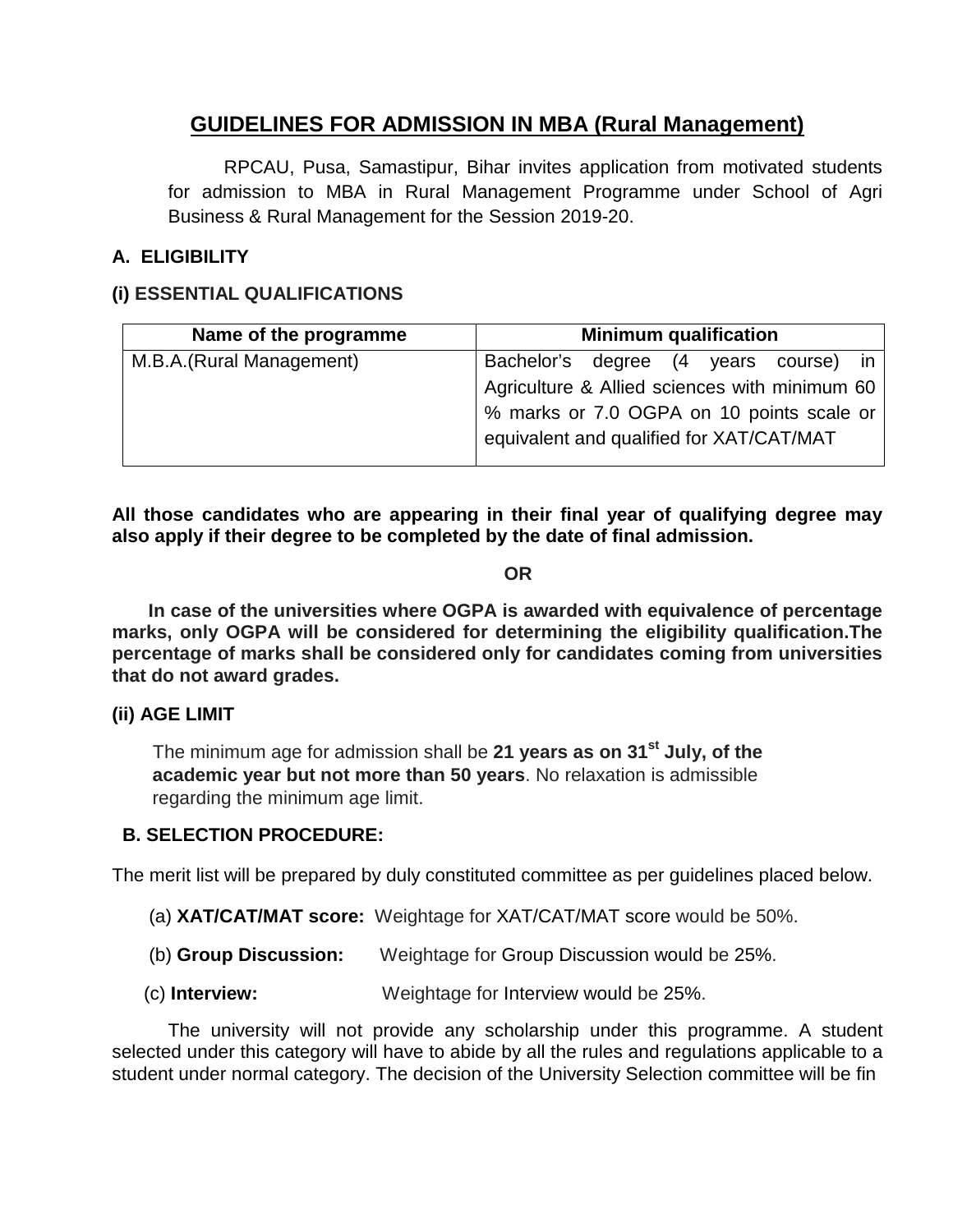# **(C) ADMISSION PROCEDURE**

Candidate will have to apply through Email ( in a single PDF only ) and by Speed Post both. The desirous students will submit their duly filled application along with original Demand Draft in favour of "**Comptroller, RPCAU, Pusa payable at PNB, Pusa (Branch Code PUNB0451200)",** self attested documents mentioned below through Email [dyregistrar.acad@rpcau.ac.in](mailto:dyregistrar.acad@rpcau.ac.in) and hard copy in a sealed envelop superscribing " **application from MBA (RM), advertisement no. admission 02/2019**" must reach by speed post to Dy. Registrar (Academic), RPCAU, Pusa, Samastipur-848125 (Bihar) latest by 31<sup>st</sup> May, 2019 up to 5.00 p.m.

> 1. Marks sheet / certificate /Transcripts of school final, Intermediate, Graduation 2XAT/CAT/MAT score Card. 3 Medical fitness certificate. 4Two passport size color photos. 5Any other information as per prescribed formats. 6Caste Certificate as per Govt. of India.

Admission will be made in accordance with the merit finalized by committee.

**(D) RESERVATION :** Reservation is applicable as per Govt. of India rules.

# **(E) MEDIUM OF INSTRUCTION:**

Medium of instruction will be English only.

# **(F) RESIDENCE**

The residence in the hostel is compulsory for all students admitted in this programme.

**(G) APPLICATION FEE** For General/ OBC Candidates is Rs. 1000/- and for ST/SC candidates is Rs. 500/-

# **(H) COURSE FEE**

For General students.

| $1st$ semester -      | 42,000/- + 5450/- + 5415/- + 3135/-   |
|-----------------------|---------------------------------------|
| Subsequent semester - | $42,000/- + 5450/-$                   |
| For OBC students.     |                                       |
| $1st$ semester -      | 42,000/- + 2950/- + 5415/- + 3135/-   |
| Subsequent semester - | $42,000/- + 2950/-$                   |
| For SC/ST students.   |                                       |
| $1st$ semester -      | $42,000/- + 2450/- + 5415/- + 3135/-$ |
| Subsequent semester - | $42,000/- + 2450/-$                   |